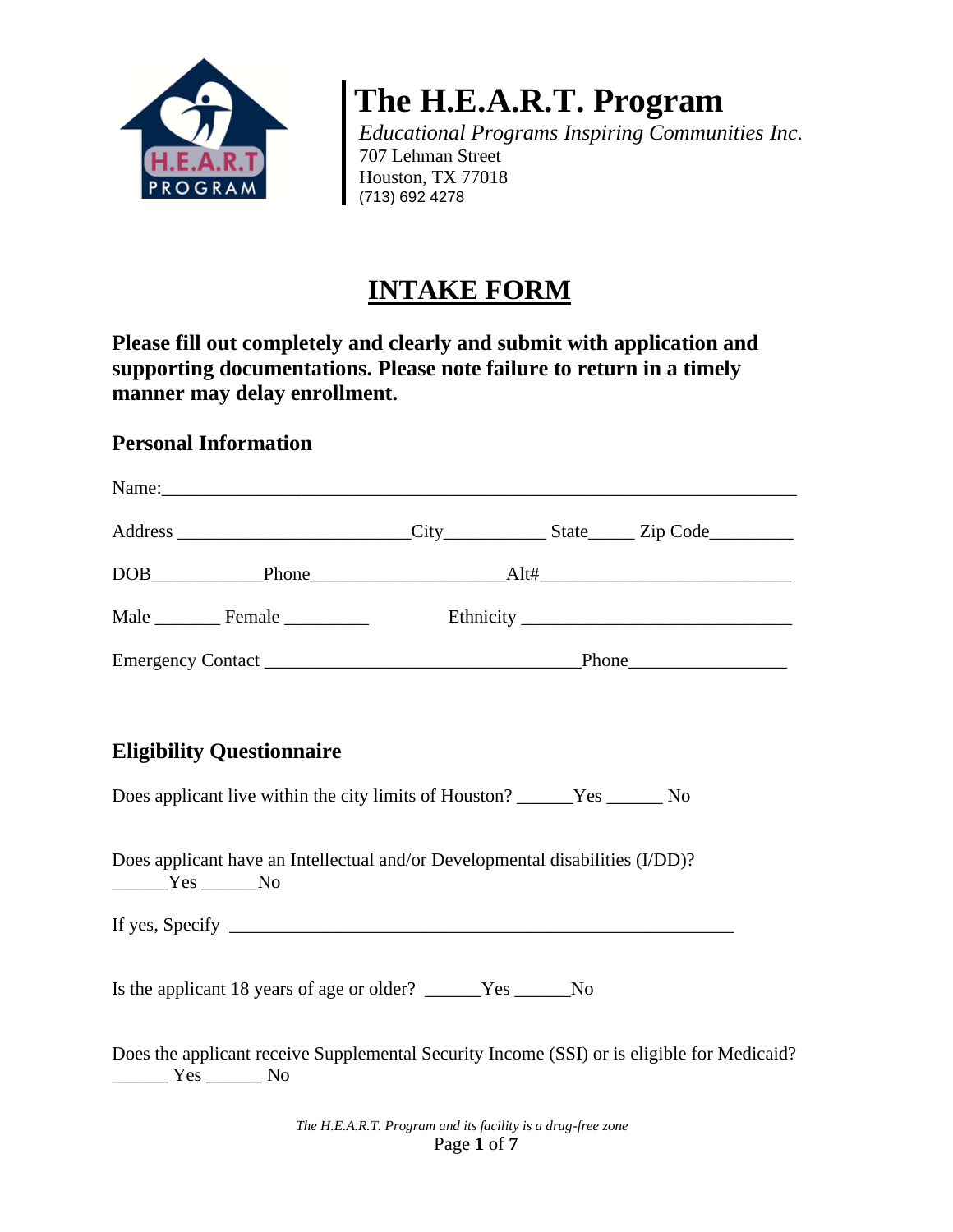

**Funding for this program has been provided by The City of Houston Community Development Block Grant (CDBG) to provide vocational skills training to adults with Intellectual or Developmental Disability. To qualify for this program, participants MUST respond "YES" to ALL questions above.**

#### **Please select one (1) item from each section below and submit with application.**

**A**. **Proof of Residency** -The applicant MUST reside within the city limits of Houston.

Examples of acceptable documentation include:

- Current utility bill
- Pay stub (if address is printed on stub)
- Rent receipt (showing current address)
- Lease agreement
- Mortgage statement
- Section 8 award letter
- Homelessness determination

*\*\*Note: If applicant does not have any of the above, documentation from the parent/guardian listed on the application may be used if the applicant residing with that individual.*

**B**. **Proof of Diagnosis** - The applicant has an Intellectual/Development Disability and MUST provide a copy of diagnosis.

Examples of acceptable documentation may include but not limited to:

- Psychological Evaluation form
- Determination of intellectual disability (DID) documentation
- Physician's note
- IEP or ARD

*\*\*Note: Other acceptable documents are not exempt but on case-by-case basis* 

**C.** The applicant **is at least 18 years of age** or older. Must provide proof of age

Examples of acceptable documentation:

- Copy of Valid state ID
- Copy of Passport
- Copy of birth certificate
- Permanent resident card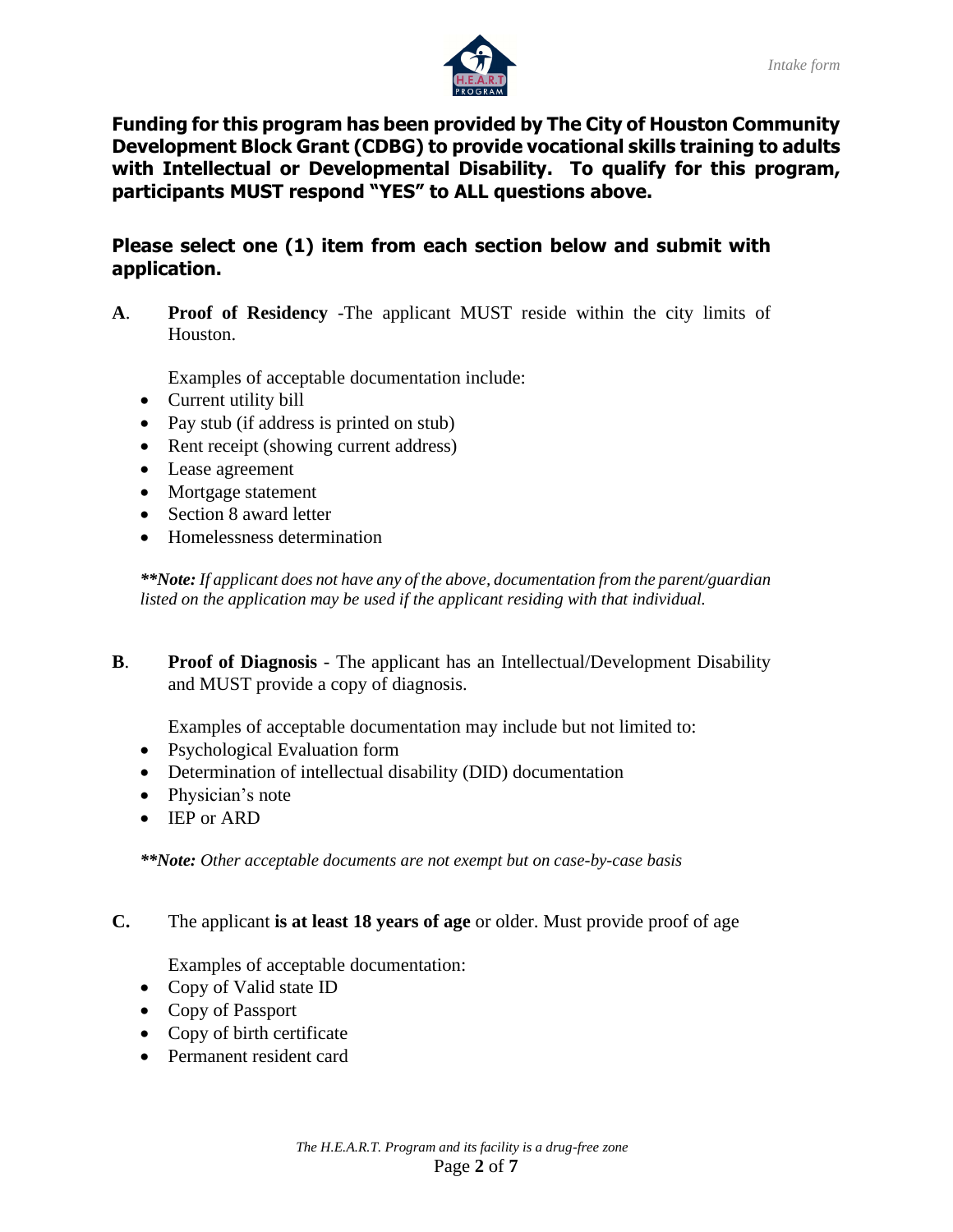



**D.** The applicant MUST qualify for or receives Supplemental Security Income (SSI) and/or Medicaid

Example of acceptable documentation:

- Current SSI award letter
- Copy of Medicaid card
- State Benefit card/form

*\*\*Note: other documentation may be accepted on a case-by-case basis*

## **OTHER ELIGIBILITY**

**E.** Must be eligible for employment in the U.S. and provide documentation.

Examples can include:

- Must provide copy of social security card with work authorization.
- U.S. passport or U.S. passport card
- Permanent resident card or alien registration receipt card (INS Form I-551)
- Foreign passport that contains a temporary I-551 stamp or temporary I-551 printed notation on a machine-readable immigrant visa
- Employment Authorization Document that contains a photograph (INS Form I-766)
- Passport from the Federated States of Micronesia (FSM) or the Republic of the Marshall Islands (RMI) with Form I-94 or Form I-94A indicating nonimmigrant admission under the Compact of Free Association Between the United States and the FSM or RMI
- Driver license or ID card issued by a state or outlying possession of the United States provided it contains a photograph or information such as name, date of birth, gender, height, eye color, and address
- ID card issued by federal, state, or local government agencies or entities, provided it contains a photograph or information such as name, date of birth, gender, height, eye color, and address
- School ID card with a photograph
- Voter registration card
- U.S. Military card or draft record
- Military dependent's ID card
- U.S. Coast Guard Merchant Mariner Card
- Native American tribal document
- Driver license issued by a Canadian government authority

*Valid State ID OR Driver's License and Social Security Card MUST be provided. ALL documentation MUST be submitted with Application and Intake form for consideration.*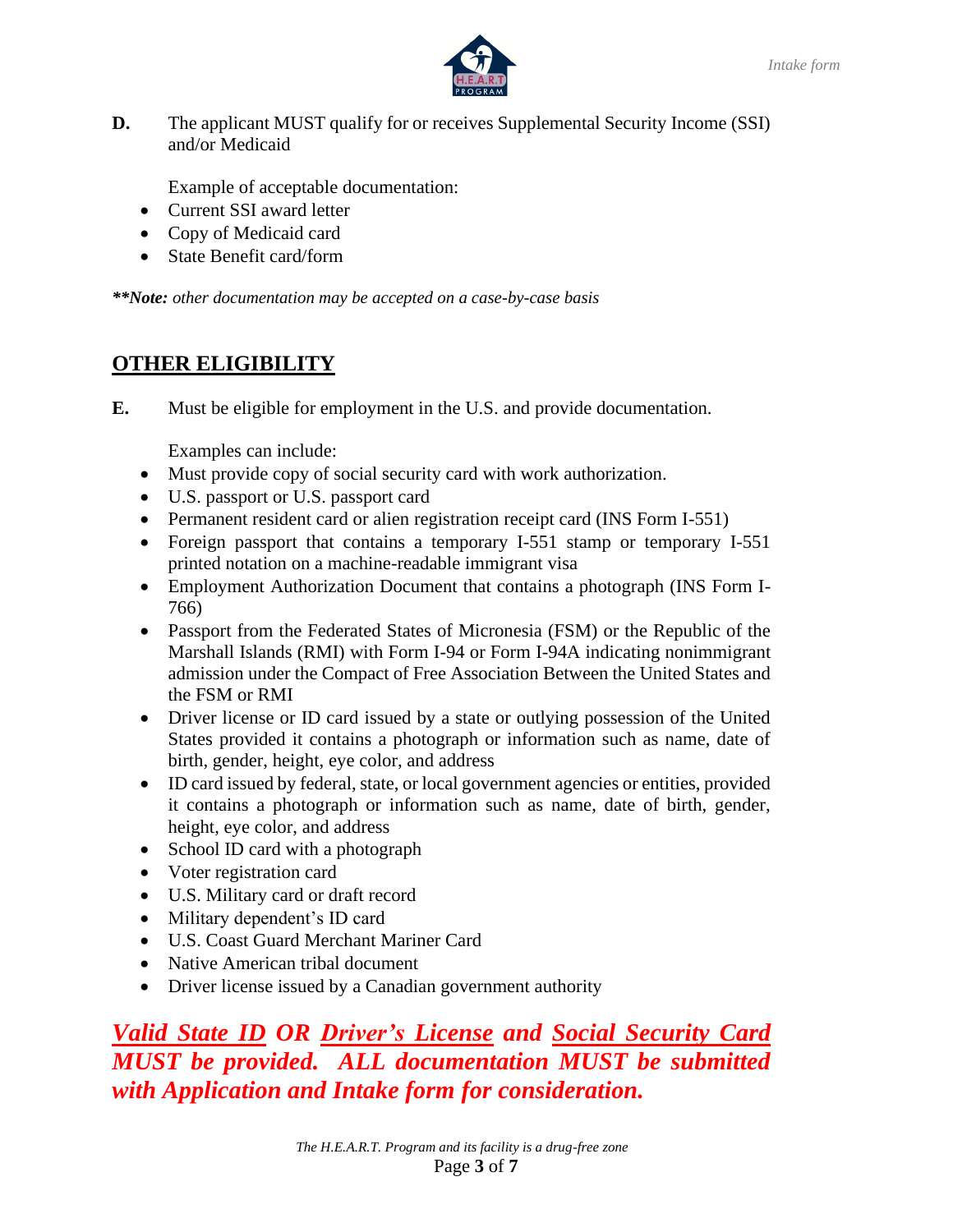

# **CDBG DISASTER RELIEF GRANT ELIGIBILITY REQUIREMENTS**

# *Applicant must meet all the eligibility requirements to Participate in the*  **CDBG DISASTER RELIEF VOCATIONAL SKILLS TRAINING PROGRAM**

- The participant **resided** within The City Limits of Houston during the period of August 17 – September 1, 2017 and was Directly or Indirectly affected and provides proper documentation.
- The participant **CURRENTLY RESIDES** within The City Limits of Houston and provides proper documentation.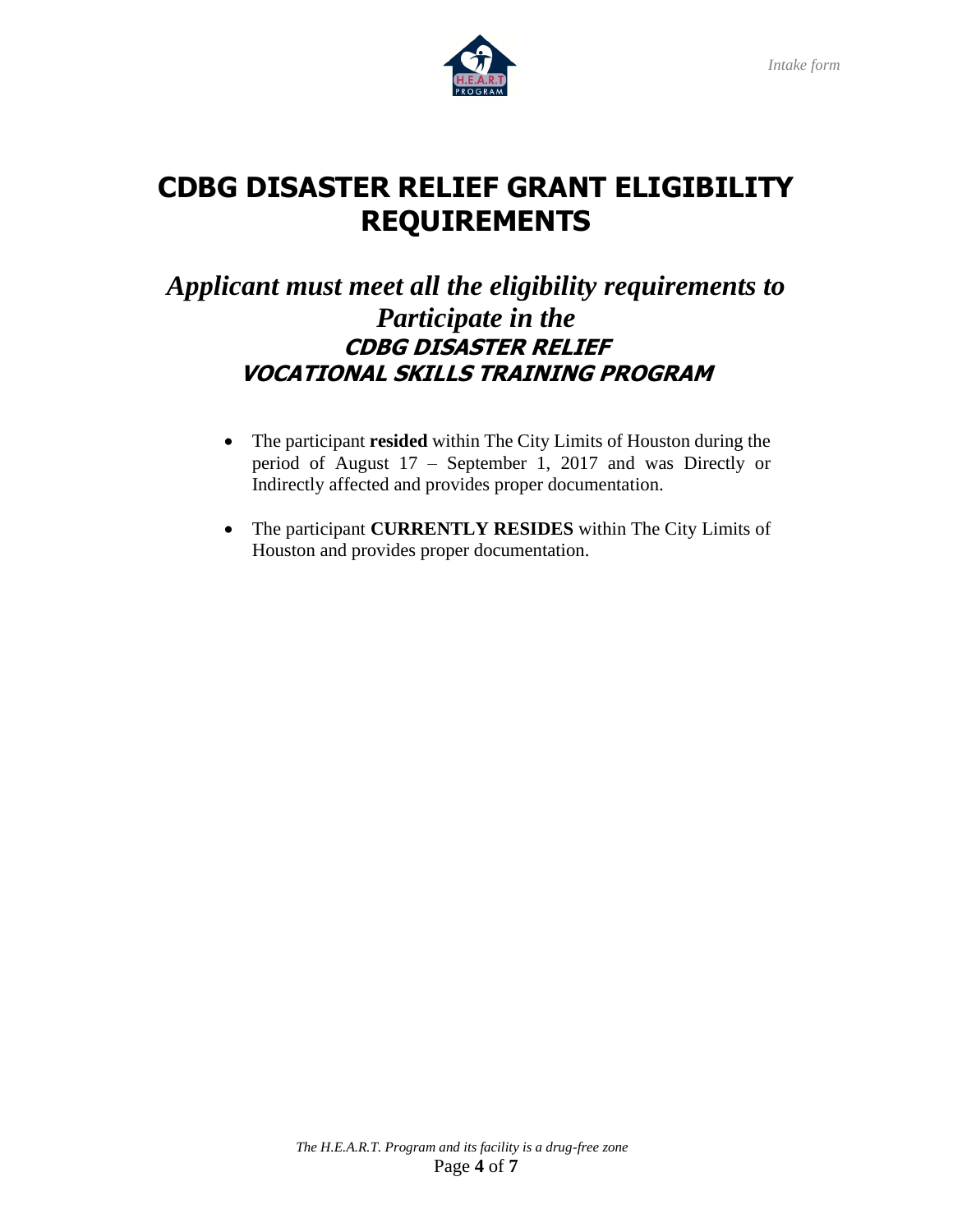

# **Hurricane Harvey Disaster Relief Information**

### **Did you live within the City Limits of Houston during Hurricane Harvey periods of August 17 – September 1, 2017?**

\_\_\_\_ **Yes** \_\_\_\_ **No**

**Were you Directly or Indirectly affected by Hurricane Harvey?** 

\_\_\_\_ **Yes** \_\_\_\_ **No**

\_\_\_\_**Affected Directly**. Please provide information on how you were affected.

\_\_\_\_\_\_\_\_\_\_\_\_\_\_\_\_\_\_\_\_\_\_\_\_\_\_\_\_\_\_\_\_\_\_\_\_\_\_\_\_\_\_\_\_\_\_\_\_\_\_\_\_\_\_\_\_\_\_\_\_\_\_\_\_\_\_\_\_\_\_\_

\_\_\_\_\_\_\_\_\_\_\_\_\_\_\_\_\_\_\_\_\_\_\_\_\_\_\_\_\_\_\_\_\_\_\_\_\_\_\_\_\_\_\_\_\_\_\_\_\_\_\_\_\_\_\_\_\_\_\_\_\_\_\_\_\_\_\_\_\_\_\_

\_\_\_\_\_\_\_\_\_\_\_\_\_\_\_\_\_\_\_\_\_\_\_\_\_\_\_\_\_\_\_\_\_\_\_\_\_\_\_\_\_\_\_\_\_\_\_\_\_\_\_\_\_\_\_\_\_\_\_\_\_\_\_\_\_\_\_\_\_\_\_

\_\_\_\_\_\_\_\_\_\_\_\_\_\_\_\_\_\_\_\_\_\_\_\_\_\_\_\_\_\_\_\_\_\_\_\_\_\_\_\_\_\_\_\_\_\_\_\_\_\_\_\_\_\_\_\_\_\_\_\_\_\_\_\_\_\_\_\_\_\_\_

\_\_\_\_\_\_\_\_\_\_\_\_\_\_\_\_\_\_\_\_\_\_\_\_\_\_\_\_\_\_\_\_\_\_\_\_\_\_\_\_\_\_\_\_\_\_\_\_\_\_\_\_\_\_\_\_\_\_\_\_\_\_\_\_\_\_\_\_\_\_\_

\_\_\_\_\_\_\_\_\_\_\_\_\_\_\_\_\_\_\_\_\_\_\_\_\_\_\_\_\_\_\_\_\_\_\_\_\_\_\_\_\_\_\_\_\_\_\_\_\_\_\_\_\_\_\_\_\_\_\_\_\_\_\_\_\_\_\_\_\_\_\_

\_\_\_\_**Affected Indirectly**. Please provide information on how you were affected.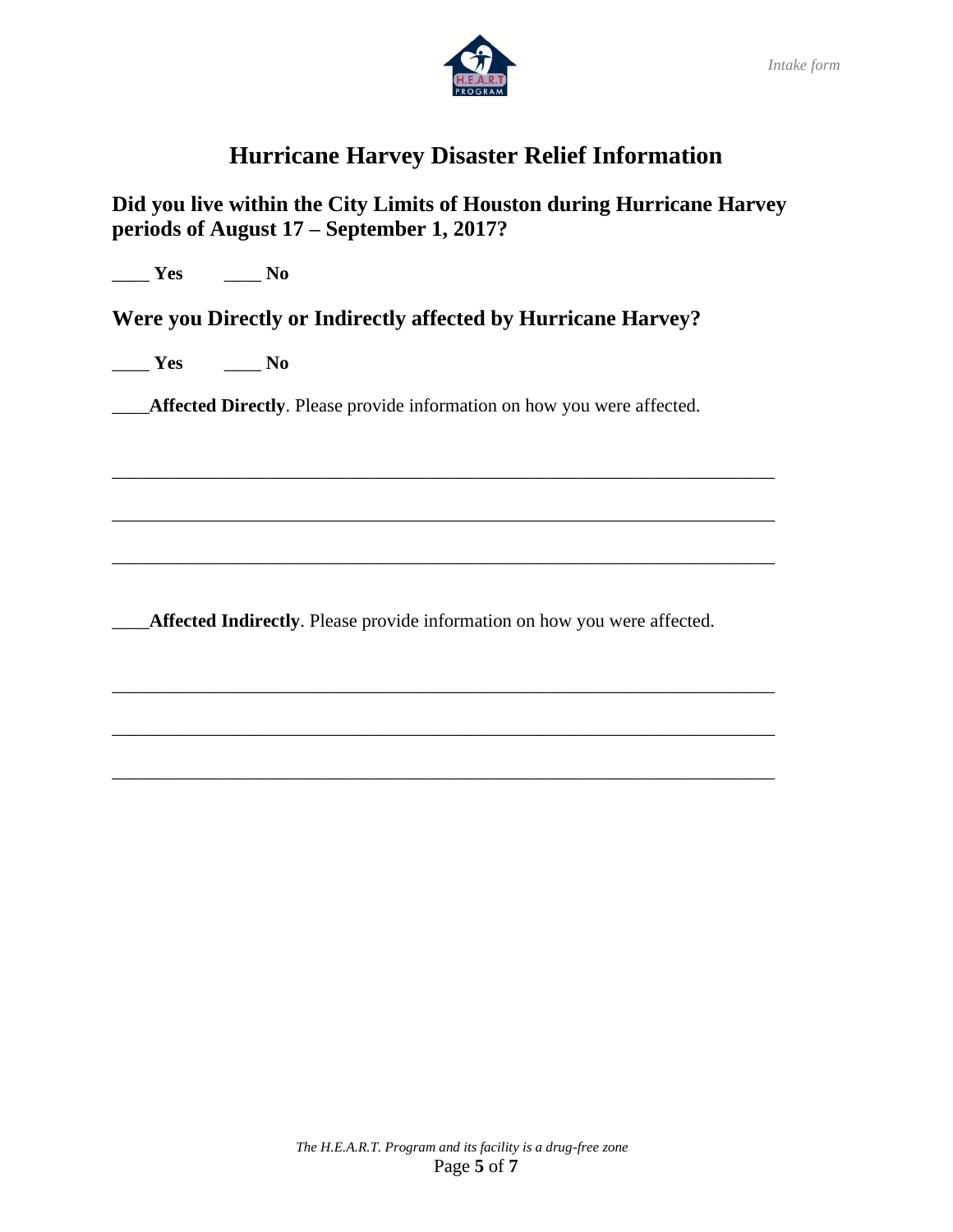

#### **Aggressive and Disruptive Behavior**

Educational Programs Inspiring Communities, Inc reserves the right to refuse service to any individual who displays disruptive behavior and/or aggressive behavior during virtual sessions. If this type of behavior occurs, the

participant will be asked to leave the virtual session immediately or will be removed from the session. The determination of such behavior is at the discretion of the HEART staff.

### **Behavior and De-Escalation Information**

By completing this section, it will help our staff better understand the applicant and help them have an enjoyable learning and successful experience.

**Triggers (Please check):** What makes the applicant upset, angry, anxious and/or overwhelmed?

| _Feeling they are being singled out | Feeling forced to do something |
|-------------------------------------|--------------------------------|
| Feeling someone is being untruthful | Feeling isolated               |
| Loud noises                         | Feeling threatened             |
| Other:                              |                                |

**Warning Signs (Please check):** What are some warning signs the applicant exhibits when becoming anxious or frustrated

| Sweating         | Throwing objects       | _Clenching teeth |
|------------------|------------------------|------------------|
| $\angle$ Yelling | $\sqrt{C}$ rying       | Clenching fists  |
| Swearing         | Breathing hard/rapidly | Pacing           |
|                  |                        |                  |

\_\_Being rude/insubordinate

Other  $\Box$